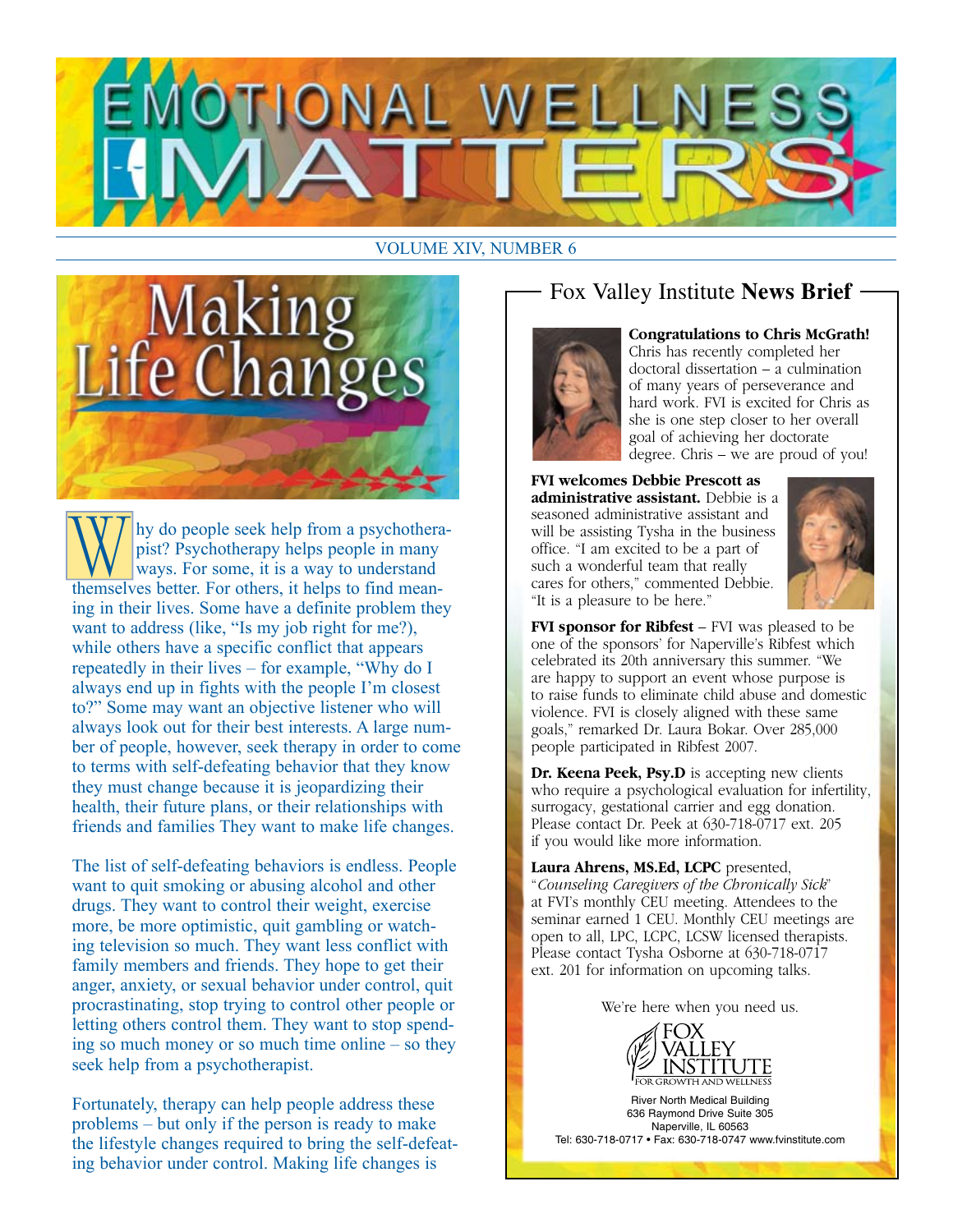easy for some people. For others, the changes seem enormous and the person goes into relapse repeatedly. Think of the number of smokers you know and the number of times they have tried to quit. Think of the number of friends you know who have tried repeatedly to diet, only to gain all the weight (and more) back within a year.

Change can happen when the person is ready to change. A psychotherapist can help people identify their readiness to change and move toward the stage of taking action to make the changes occur. A major emphasis in therapy is examining why change may be difficult and understanding how to get past the roadblocks that stand in the way of change.

A key to successful psychotherapy is knowing the stage of change you are in for the problem you are working on.

Research has identified six major stages in the change process, as described in *Changing for Good* by Prochaska, Norcross, and DiClemente (see the Recommended Reading box). A key to successful psychotherapy is knowing the stage you are in for the problem you are working on. While these are identified as "stages," it is important to remember that it is common for a person to move back and forth between stages in terms of their needs at various times. It is not a failure when you need to go back to a previous stage – and, in fact, you may have to go backward before you can go forward again. Let's examine the six stages –

# 1.) Precontemplation Stage

In the precontemplation stage, while others (family, friends, medical professionals) can see there is a problem, precontemplators fail to see the problem and see no need to make changes. They may be coerced by others into seeing a therapist, and their main complaint is that they are tired of being nagged. A precontemplator might make changes under great external pressure, but they are prone to going back to their old ways again once the pressure is off. The main defense of the precontemplator is *denial*; they tend to blame outside factors for their problematic behavior and claim that they have

no control over it. They easily become demoralized – but this is common at the precontemplation stage and can actually give the person some motivation to take charge of their lives.

Precontemplators resist change. When a conversation turns to the problem, they switch topics. When a television show focuses on the problem, they change channels. In a sense, the person at the precontemplation stage feels safe. They don't have to face failure if they don't tackle the problem. Nor do they have to feel guilty. When they refuse to discuss the topic, other people leave them alone.

The focus of therapy in the precontemplation stage is not on making immediate changes (which would have a good probability of failure), but on understanding, in a trusting setting, what the continuation of the problem-laden behavior means both for the person and for those who care about the person (friends and family). The person is encouraged to understand the idea of accepting personal responsibility for his or her behavior and to imagine what life could be like with an altered lifestyle. The goal of therapy is to help the person begin to contemplate what making changes would mean.

### 2.) Contemplation Stage

The contemplator is tired of feeling trapped by the self-defeating behavior. People at this stage feel that they can start making changes within perhaps the next six months or so. They admit that there is a problem in their way of living and start thinking about ways to come to terms with it. They begin to try to understand the problem. They are not, however, willing, just yet, to make the commitment to change. Unfortunately, some people stay in the contemplation stage for a very long time. Like precontemplators, the contemplator may prefer the familiar, thus delaying the anxiety that accompanies change.

Contemplators are open to raising their consciousness about the problem at hand. Thus, they might ask relevant questions (such as, "What effect does being overweight have on my ability to exercise?" Or, "How does drinking the night before affect my work the next day?"). It is during this stage that people seeking change may begin to define their own goals (e.g., "I want to feel better," or "I want to live longer") – and not the goals that others have

**This newsletter is intended to offer general information only and recognizes that individual issues may differ from these broad guidelines. Personal issues should be addressed within a therapeutic context with a professional familiar with the details of the problems. ©2007 Simmonds Publications: 5580 La Jolla Blvd., #306,**  Website ~ www.emotionalwellness.com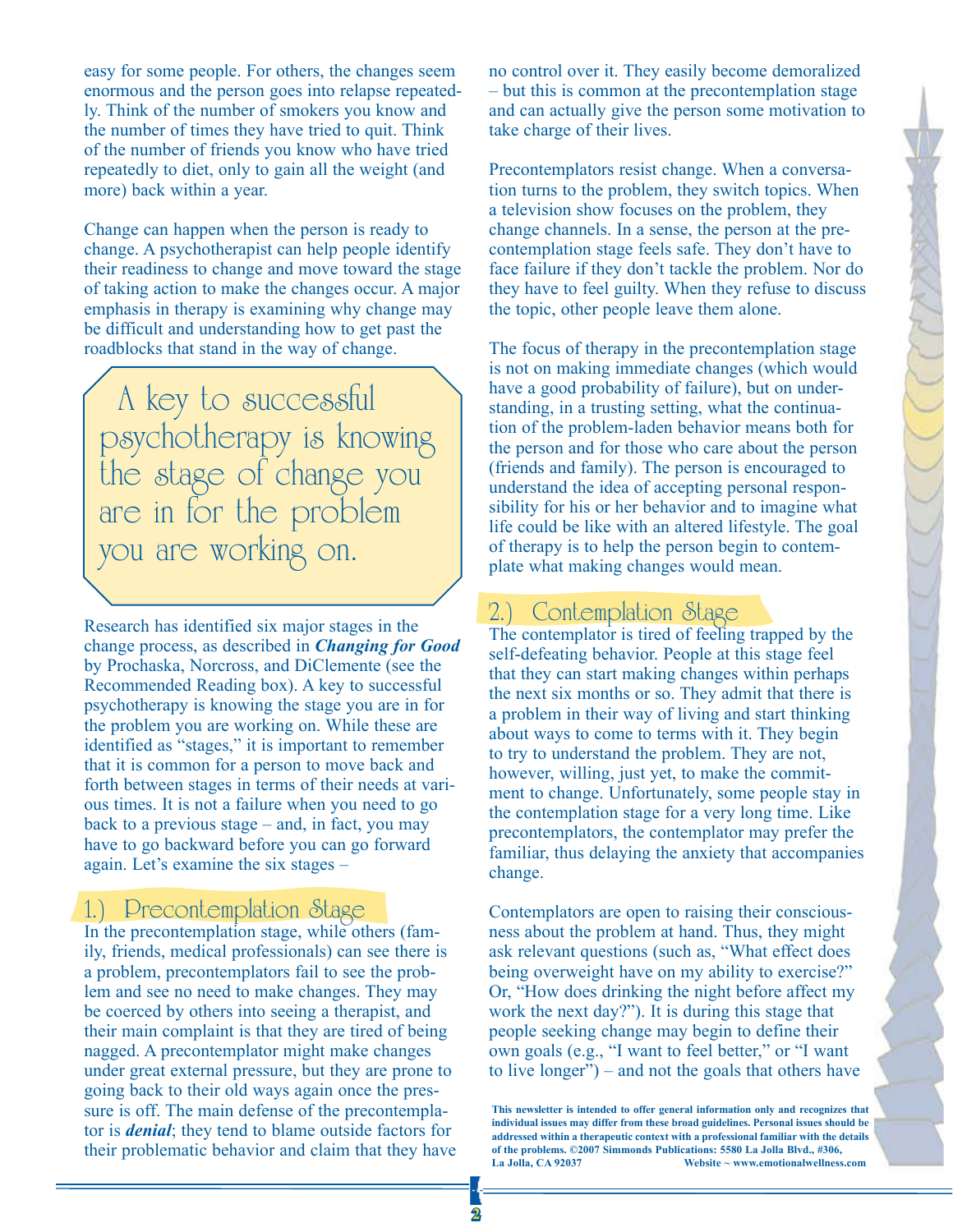set for them. They begin to monitor their behavior ("I'm smoking less than a pack a day now, and that's better than I was doing two months ago"). And they might start to examine what causes the negative behavior ("When I'm stressed at work, I want to come home and eat").

Contemplators benefit from empathic support as they begin to imagine what life will be like without engaging in self-defeating behavior. They work with their self-image and imagine what life will be like as, perhaps, a thin person or a former smoker. The goal of therapy at this point is for the person to redefine their self-image, gather information, and imagine the possibilities for a better life. They are becoming ready to prepare to make life changes.

#### 3.) Preparation Stage

Those in the preparation stage are planning to take action within the next month. They have made the commitment to change their problematic behavior in the near future. However, they may still have some ambivalence about starting the change process (which is understandable since it will mean giving up familiar behaviors, and this may entail some anxiety). They are now aware of the problem and anticipate what life will be like once the selfdefeating behavior has ended. The preparation stage is valuable since starting to take action prematurely, without the increase in motivation that accompanies the preparatory stage, might short-circuit the eventual change process – it may be too soon to go cold turkey. The person needs to sit on it for a while and set a date for the change to occur. The person in preparation will make the commitment public – he or she will talk to family members and friends, or even acquaintances at work, about the forthcoming changes, and will solicit the support of these people in making the changes ("I am starting a new diet in three weeks, and I want you to help me stay on it – so please don't tempt me with food").

The person in preparation is making plans to take specific steps to bring about lifestyle changes. The focus is on the future and not so much now on the past, although it is still valuable in therapy to use this time to evaluate where the person has been and to anticipate how taking action steps will be incorporated into everyday living.

#### 4.) Action Stage

The action stage is the one that is most visible to other people. This is the stage where most of the change activity takes place, and it is the stage where the greatest degree of commitment is needed. This stage takes real work – but if the previous stages have been addressed adequately, then this stage has a higher probability of success.

It helps at this point to engage in healthy self-soothing behavior to replace the loss of the old selfdefeating behavior (which was, in itself, probably soothing – but it was also ultimately destructive, like overeating, smoking, drinking, or gambling). Thus, it is important to get exercise (people feel great after a good workout) and to learn how to relax (this tool can be learned in therapy). A therapist will focus on helping the person stay on track and working through any difficulties that may occur in the process.

Now that the changes have been made, the main focus becomes on how to maintain the changes over time.

#### 5.) Maintenance Stage

Maintaining the changed behavior requires a longterm effort and a revised lifestyle. Making the change in the action stage is not enough – it means staying with the changes from now on. There may be a temptation to go back to the old behavior – perhaps as a way of celebrating having made the change, or even to see how it would to go back to, say, overeating, having a drink, or playing a videogame again.

The maintenance phase is a time to consolidate the changes and to make them part of everyday life. But it is also a period of testing one's strength, getting in touch with the part of oneself that's strong and cares about living a good and healthy life.

# 6.) Termination Stage

The termination stage is the stage of victory over the old self-defeating patterns. The lifestyle change has taken hold and the old behavior will never return. The temptations have disappeared. The person can now go on living without fear that a relapse will occur. A brand new day has begun.

# Recommended Reading Prochaska, James O., John C. Nor-

cross, and Carlo C. DiClemente. *Changing for Good,* 1994, 304 pages (paperback), \$12.95. ISBN – 0-380-72572-X.